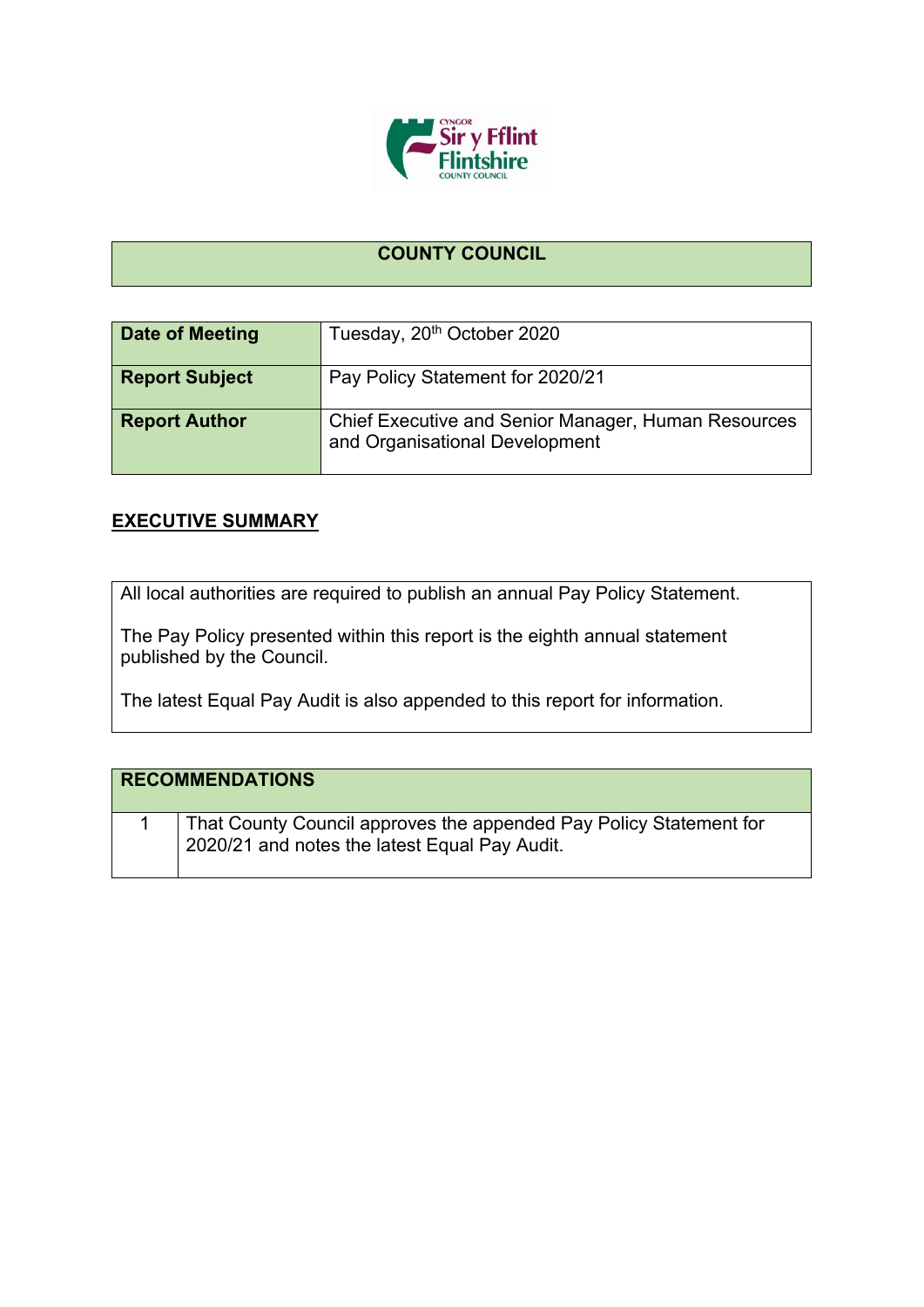| 1.00 | <b>EXPLAINING THE PAY POLICY STATEMENT</b>                                                                                                                                                                                                                                                                                                                              |
|------|-------------------------------------------------------------------------------------------------------------------------------------------------------------------------------------------------------------------------------------------------------------------------------------------------------------------------------------------------------------------------|
| 1.01 | Under the Localism Act 2011 local authorities are required to publish an<br>annual Pay Policy Statement. A Pay Policy Statement should include:                                                                                                                                                                                                                         |
|      | the local authority's policy on the level and elements of remuneration<br>$\bullet$<br>for each chief officer;                                                                                                                                                                                                                                                          |
|      | the policy on the remuneration of its lowest-paid employees - together<br>$\bullet$<br>with its definition of lowest-paid employees and the reasons for<br>adopting that definition;                                                                                                                                                                                    |
|      | the policy on the relationship between the remuneration of its chief<br>$\bullet$<br>officers and other officers; and                                                                                                                                                                                                                                                   |
|      | the policy on other specific aspects of chief officers' remuneration such<br>$\bullet$<br>as recruitment, pay increases, the use of performance related pay and<br>bonuses, termination payments, and pay transparency.                                                                                                                                                 |
| 1.02 | The Council's current Pay Policy Statement was approved by Council on<br>29 January 2019, updated on 19 November 2019.                                                                                                                                                                                                                                                  |
| 1.03 | The draft Pay Policy Statement for 2020/21 is appended to this report.<br>The Statement summarises the organisation's approach to pay and<br>remuneration and sets this within an organisational, regional and national<br>context. It has also been updated to provide a more comprehensive<br>account of the Council's approach to the remuneration of its workforce. |
| 1.04 | The draft Pay Policy Statement appended to this report sets out:                                                                                                                                                                                                                                                                                                        |
|      | The Councils approach to job evaluation and the grading of posts;<br>The Council's pay multiple (the ratio between the highest paid employee<br>and the median average salary of the Council's workforce) which is 1:7:80<br>(compared to 1:8:20 in 2019/20)                                                                                                            |
| 1.05 | This year's statement is largely consistent with the 2019/20 statement.<br>Whilst there is no change to the proposed principles or approach to<br>remuneration, a number of sections have been re-written and re-ordered to<br>improve the flow of the report.                                                                                                          |
|      | There are also a number of additional sections, as follows:                                                                                                                                                                                                                                                                                                             |
|      | Section 7 – Exit Payment Cap and Pension Reforms<br>Section 14 - Non Guaranteed Working Hours                                                                                                                                                                                                                                                                           |
|      | <b>Equal Pay Audit</b>                                                                                                                                                                                                                                                                                                                                                  |
| 1.06 | In addition to the obligations placed on the Council by the Localism Act<br>2011 in relation to its pay policy, the Council has obligations under the<br>Equality Act 2010 (Statutory Duties) (Wales) Regulations 2011 to report on<br>the gender pay gap.                                                                                                              |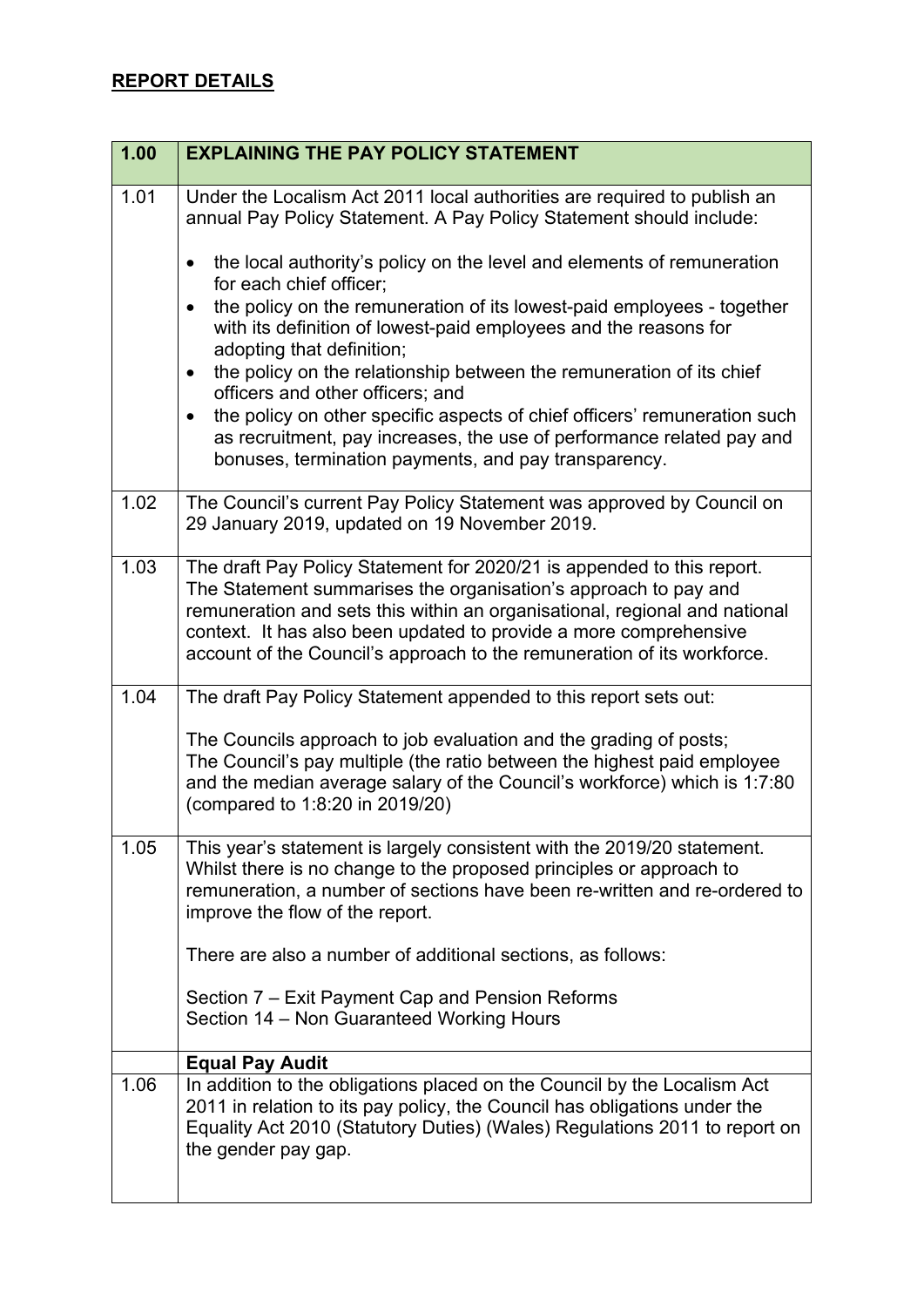| 1.07 | The gender pay gap is the difference between men's pay and women's<br>pay as a percentage of men's pay.                                                                                                                                                                                                                                                                                                                                                                                                                  |
|------|--------------------------------------------------------------------------------------------------------------------------------------------------------------------------------------------------------------------------------------------------------------------------------------------------------------------------------------------------------------------------------------------------------------------------------------------------------------------------------------------------------------------------|
| 1.08 | The Council fulfils its obligations under the Equality Act 2010 (Statutory<br>Duties) (Wales) Regulations 2011 through an Equal Pay Audit which it<br>undertakes annually. The Equal Pay Audit involves the specific<br>comparison of the pay of male and female colleagues, investigating the<br>causes of any pay gaps by gender, ethnicity, disability or working pattern<br>and planning to close any gaps that cannot be justified on grounds other<br>than one of those characteristics.                           |
| 1.09 | The Equal Pay Audit 2019 which is appended to this report shows an<br>improving position when compared to the 2018, with highlights as follows:<br>The overall gender pay gap across all grades and terms and conditions<br>$\bullet$<br>is 13.40% compared to 13.65% in 2018.<br>The gender pay gap for those employed on NJC Pay Scales (Green<br>$\bullet$<br>Book) is 15.45% which has reduced from 16.22% last year.<br>The gender pay gap for Chief Officers is 10.70% down from 15.65%<br>$\bullet$<br>last year. |

| $\vert$ 2.00 | <b>RESOURCE IMPLICATIONS</b>                                                                           |
|--------------|--------------------------------------------------------------------------------------------------------|
| 2.01         | None as the Pay Policy Statement appended to this report is a description<br>of existing arrangements. |

| 3.00 | <b>CONSULTATIONS REQUIRED / CARRIED OUT</b> |
|------|---------------------------------------------|
| 3.01 | <sup>1</sup> None required.                 |

| 4.00 | <b>RISK MANAGEMENT</b>                                                                                 |
|------|--------------------------------------------------------------------------------------------------------|
| 4.01 | None as the Pay Policy Statement appended to this report is a description<br>of existing arrangements. |

| 5.00 | <b>APPENDICES</b>                                                                                                                                                                                          |
|------|------------------------------------------------------------------------------------------------------------------------------------------------------------------------------------------------------------|
| 5.01 | Appendix A - Pay Policy Statement 2020/21<br>Appendix B - Pay Tables<br>Appendix C - Local Government Pension Scheme (LGPS) Discretionary<br><b>Pension Statement</b><br>Appendix D - Equal Pay Audit 2019 |